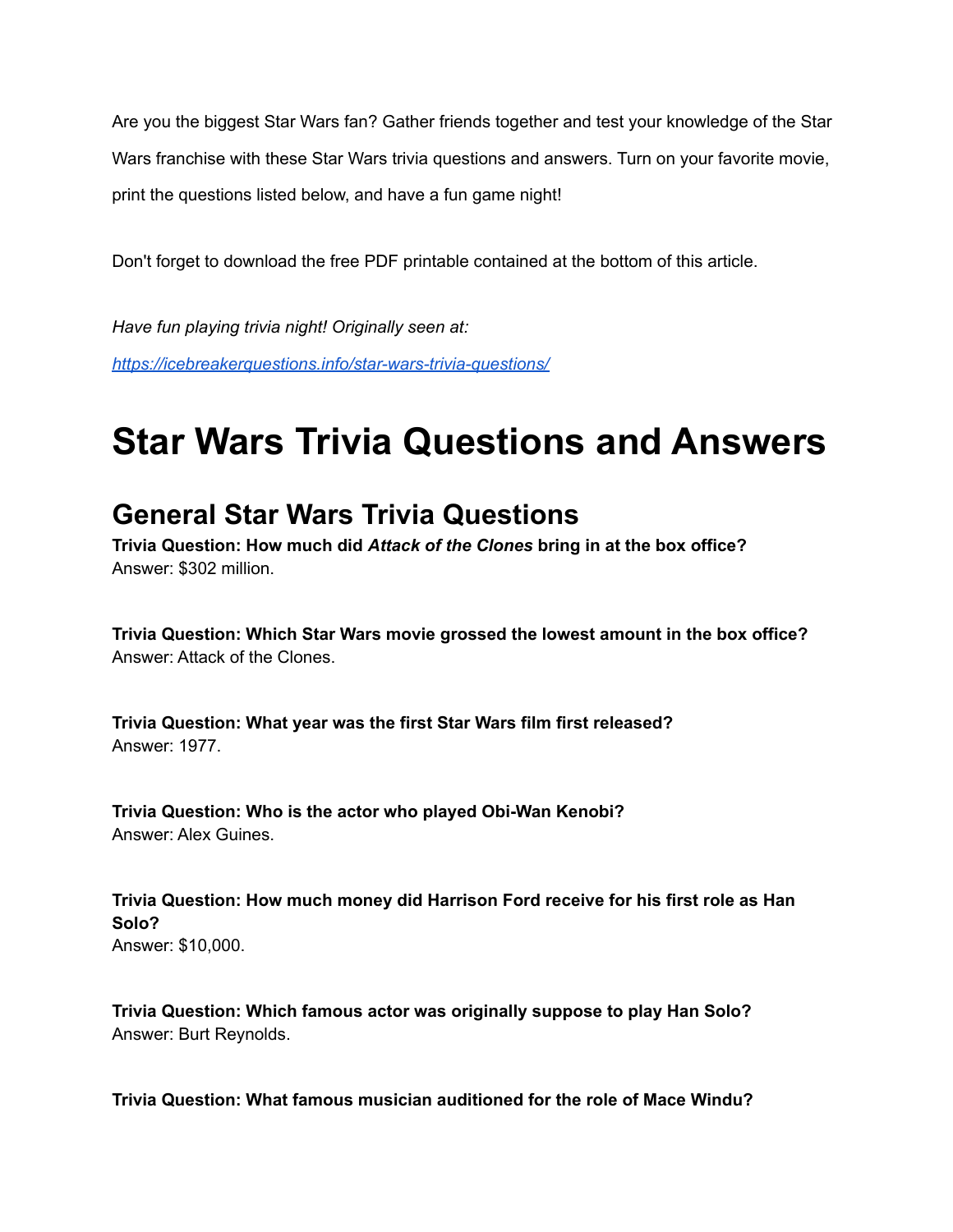Answer: Tupac Shakur.

**Trivia Question: Chewbacca's voice is made up of what sounds?** Answer: A mix of multiple animals.

**Trivia Question: Luke Skywalker comes from what village?** Answer: Tatooine.

**Trivia Question: What type of species if Yoda?** Answer: Unidentified species.

**Trivia Question: Yoda's facial features are based on what real-life genius?** Answer: Albert Einstein.

**Trivia Question: What day of the year celebrates Star Wars across the world?** Answer: May 4th.

**Trivia Question: What common word in the Star Wars universe was never said during the movies?** Answer: Ewok.

**Trivia Question: Who designed the C-3PO costume and character?** Answer: Ralph McQuarrie.

**Trivia Question: Which characters of Star Wars had their own animated series?** Answer: R2-D2 and C-3PO.

**Trivia Question: Who's idea was it for the Chirrut Imwe character to be blind?** Answer: Donnie Yen.

**Trivia Question: Who does Obi-Wan Kenobi and Yoda give Princess Leia to?** Answer: Bail Organa.

**Trivia Question: Chancellor Palpatine has a sith alter-ego, going by the name of what?**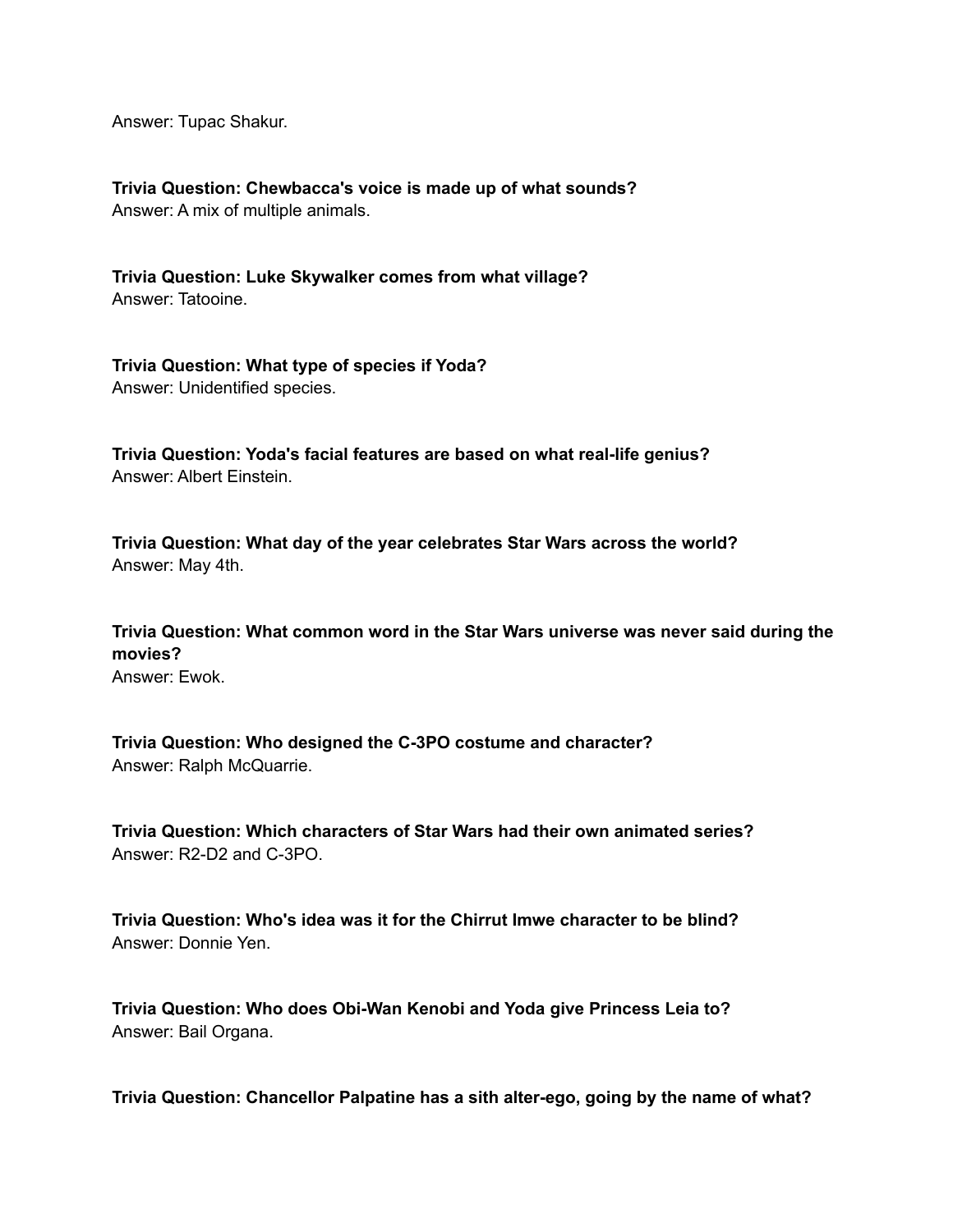Answer: Darth Sidious.

**Trivia Question: Episode VI has the following title that goes by what?** Answer: Episode VI - Return of the Jedi.

**Trivia Question: Samuel L. Jackson plays what character in Star Wars?** Answer: Mace Windu.

**Trivia Question: A "tie fighter" is part of the dark side or the light side?** Answer: Dark side.

**Trivia Question: What features is Jar Jar Binks known for?** Answer: Long ears.

**Trivia Question: What is one of the most popular quotes Master Yoda tells Anakin Skywalker?** Answer: I sense much fear in you.

**Trivia Question: Who is Luke Skywalker's most loyal friend?** Answer: Chewbacca.

**Trivia Question: What is the name of the Death Star's original commander?** Answer: Grand Moff Tarkin.

**Trivia Question: What is the name of Han Solo's spacecraft and ship?** Answer: The Millenium Falcon.

**Trivia Question: Whose DNA were the clones made from?** Answer: Jango Fett.

**Trivia Question: May the Force Be With You is a quote said by which character?** Answer: Yoda.

**Trivia Question: Which one of the Star Wars films grossed the most amount of money?**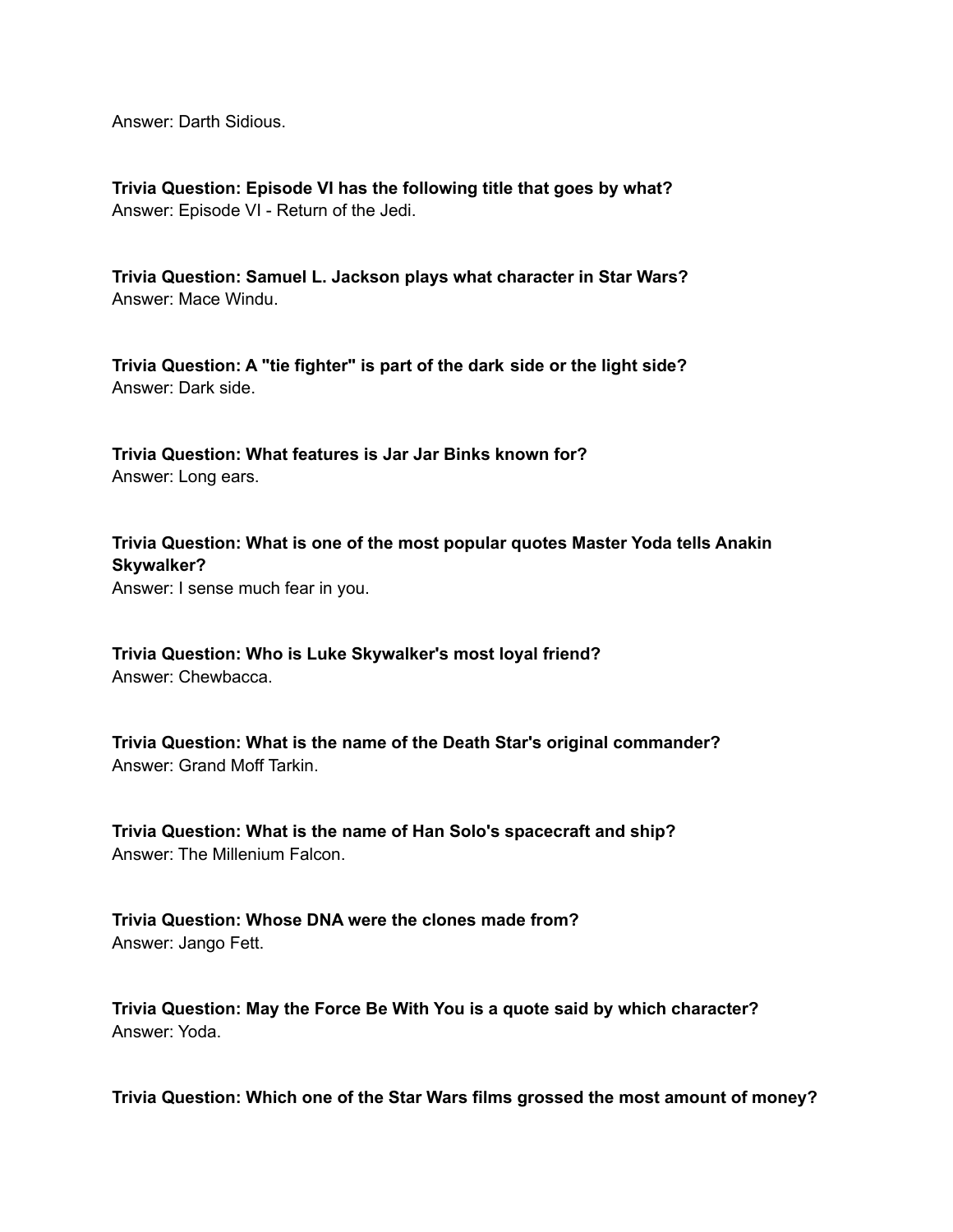Answer: Star Wars: The Last Jedi.

**Trivia Question: Who is the young Jedi Knight that becomes Darth Vader?** Answer: Anakin Skywalker.

# **Easy Star Wars Trivia Questions**

**Trivia Question: What character did George Lucas originally consider making a midget?** Answer: Luke Skywalker.

**Trivia Question: Princess Leia is the sister to which famous character?** Answer: Luke Skywalker.

**Trivia Question: In the Death Star, what holding black was Princess Leia being held in?** Answer: Block AA-23.

**Trivia Question: What was the name of the first Star Wars movie?** Answer: Star Wars: Episode IV - A New Hope.

**Trivia Question: What is the Toydarian's name who owned Anakin Skywalker?** Answer: Watto.

**Trivia Question: What's the name of the movie that accompanies "Episode III?"** Answer: Revenge of the Sith.

**Trivia Question: Who is chosen to first call Anakin the "Chosen One" in** *The Phantom Menace***?** Answer: Qui-Gon.

**Trivia Question: What is Darth Tyranus also known as?** Answer: Count Dooku.

**Trivia Question: Who is the actor who plays Kylo Ren?** Answer: Ben Solo.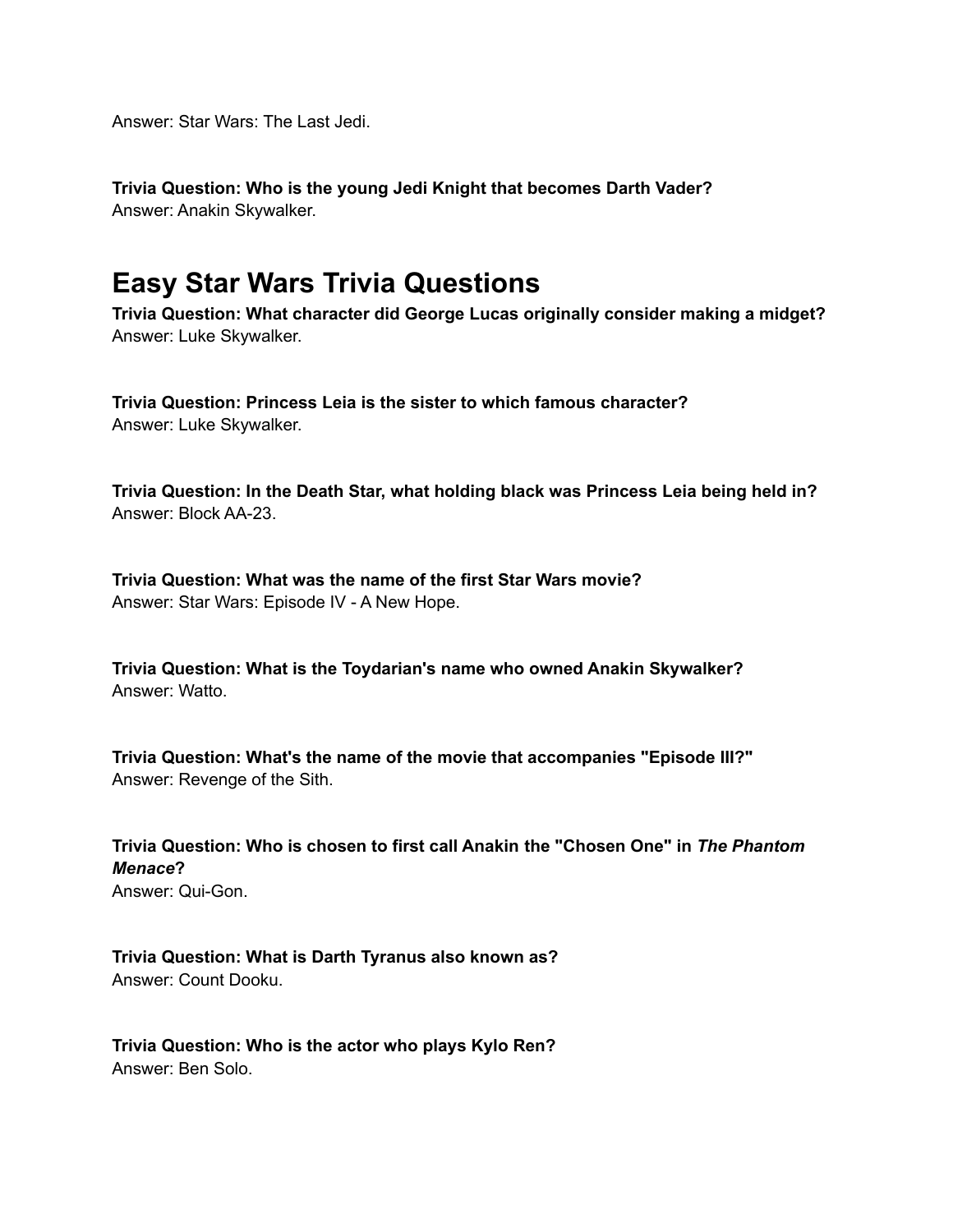**Trivia Question: The "Battle of Yavin" was a major part of which galactic war?** Answer: The Galactic Civil War.

**Trivia Question: Lando Calrissian was played by which famous actor?** Answer: Billy Dee Williams.

**Trivia Question: The Death Star was fighter aircrafts that go by what name?** Answer: X-Wing Fighters.

**Trivia Question: Who was the person who handled all the day-to-day operations at Jabba's palace?** Answer: Twi'lek.

**Trivia Question: Who is known as the "masters of the Dark Side" and desire to rule the entire galaxy?** Answer: The Sith.

**Trivia Question: Madclaw is the nickname of which Wookiee bounty hunter?** Answer: Snoova.

**Trivia Question: Who designed the C-3PO costume and character?** Answer: Ralph McQuarrie.

**Trivia Question: Who is the writer of the Star Wars franchise?** Answer: George Lucas.

**Trivia Question: Who agreed to play the voice of General Grievous?** Answer: Gary Oldman.

**Trivia Question: Lando Calrissian is running to what planet?** Answer: Cloud City.

**Trivia Question: What were the last words spoken in** *The Empire Strikes Back***?** Answer: May the force be with you.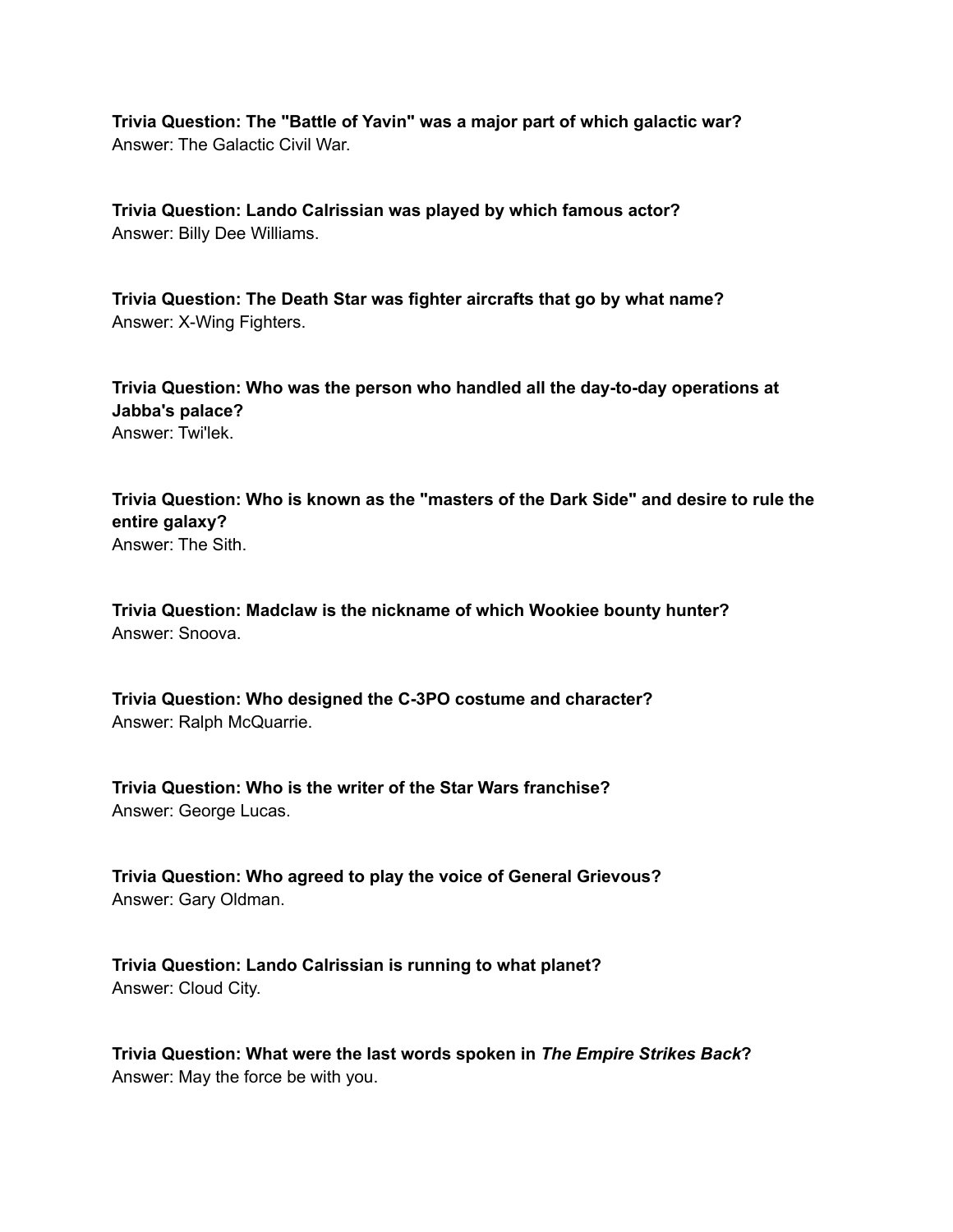**Trivia Question: Who is Luke and Princess Leia's mother?** Answer: Padmé Amidala.

**Trivia Question: What alien race does Admiral Ackbar belong to?** Answer: Mon Calamari.

**Trivia Question: Which actress played Princess Leia?** Answer: Carrie Fisher.

**Trivia Question: Which of the movie's has the title "awakens" in it?** Answer: The Force Awakens.

**Trivia Question: How many Star Wars character are there?** Answer: 21,647.

**Trivia Question: What year was the last star wars movie released (as of 2021)?** Answer: 2019.

**Trivia Question: How much did the last Star Wars movie gross at the box office?** Answer: \$1.074 billion.

**Trivia Question: How many Star Wars films are there in total?** Answer: 12.

**Trivia Question: What Star Wars movie only has one word in it?** Answer: Solo (2018).

**Trivia Question: Which of the Star Wars movies was released in 1999?** Answer: Episode I: The Phantom Menace.

### **Hard Star Wars Trivia Questions**

**Trivia Question: Who was the original** *Star Wars* **concept inspired by?** Answer: Joseph Campbell.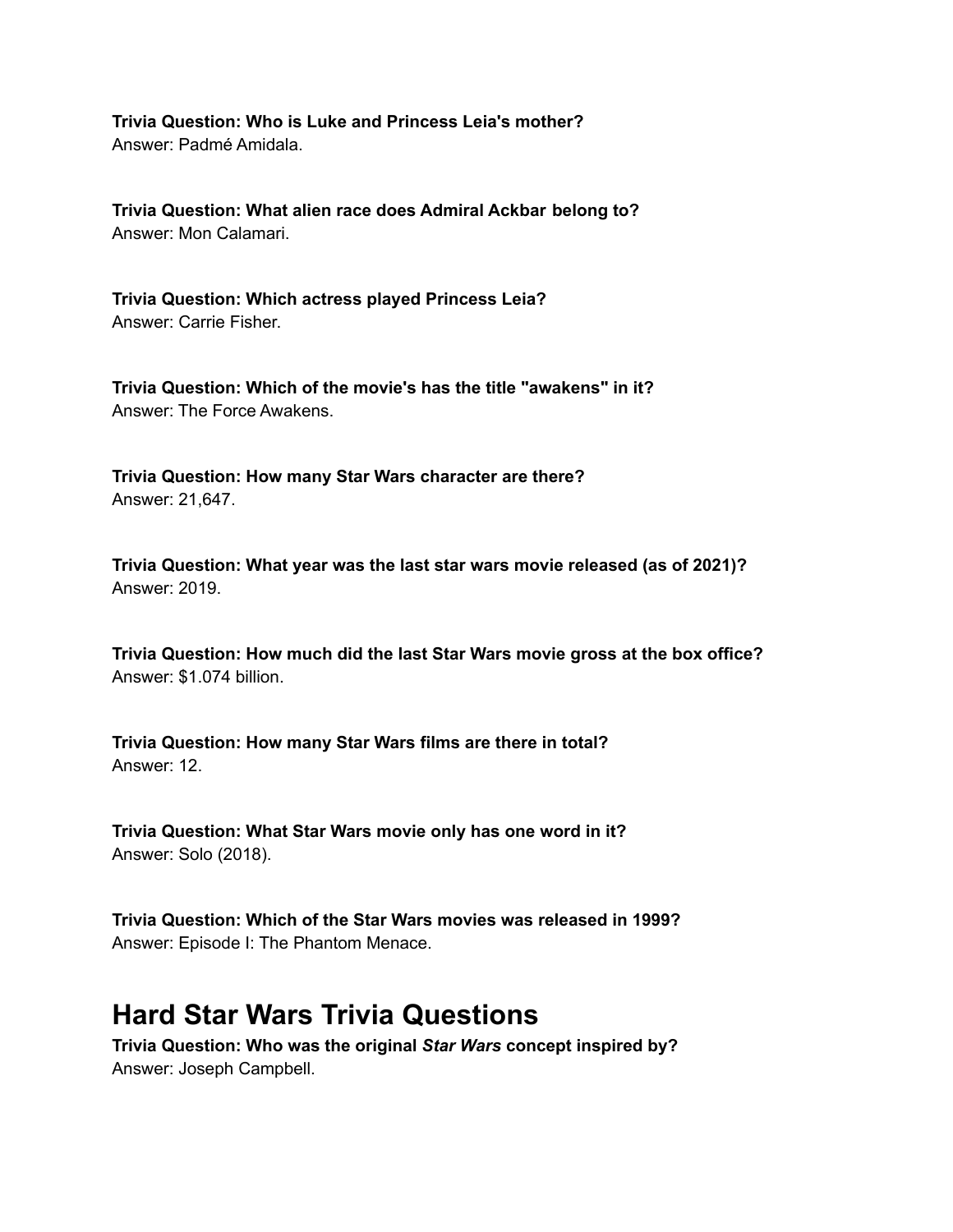**Trivia Question: George Lucas found inspiration from which Akira Kurosawa film?** Answer: *The Hidden Fortress (1958).*

**Trivia Question: How long was the original first draft of** *A New Hope***?** Answer: 200-pages long.

**Trivia Question: In an original script, which main character was supposed to survive?** Answer: Obi-wan Kenobi.

**Trivia Question: What was the original budget for Star Wars?** Answer: \$10 million.

**Trivia Question: Who was the Star Wars sound designer?** Answer: Ben Burtt.

**Trivia Question: Which famous author almost originally voiced Darth Vader?** Answer: Orson Welles.

**Trivia Question: What comic series inspired the opening crawl?** Answer: Flash Gordon.

**Trivia Question: How much was Mark Hamill paid to play Luke Skywalker?** Answer: \$1,000 per week.

**Trivia Question: What shape was the original concept for the Millennium Falcon?** Answer: Long and cylindrical in shape.

**Trivia Question: Who helped design the legendary Chewbacca costume?** Answer: Stuart Freeborn.

**Trivia Question: During the original showing of Star Wars, how many movie theaters signed up to feature the film?** Answer: Only 40 theaters.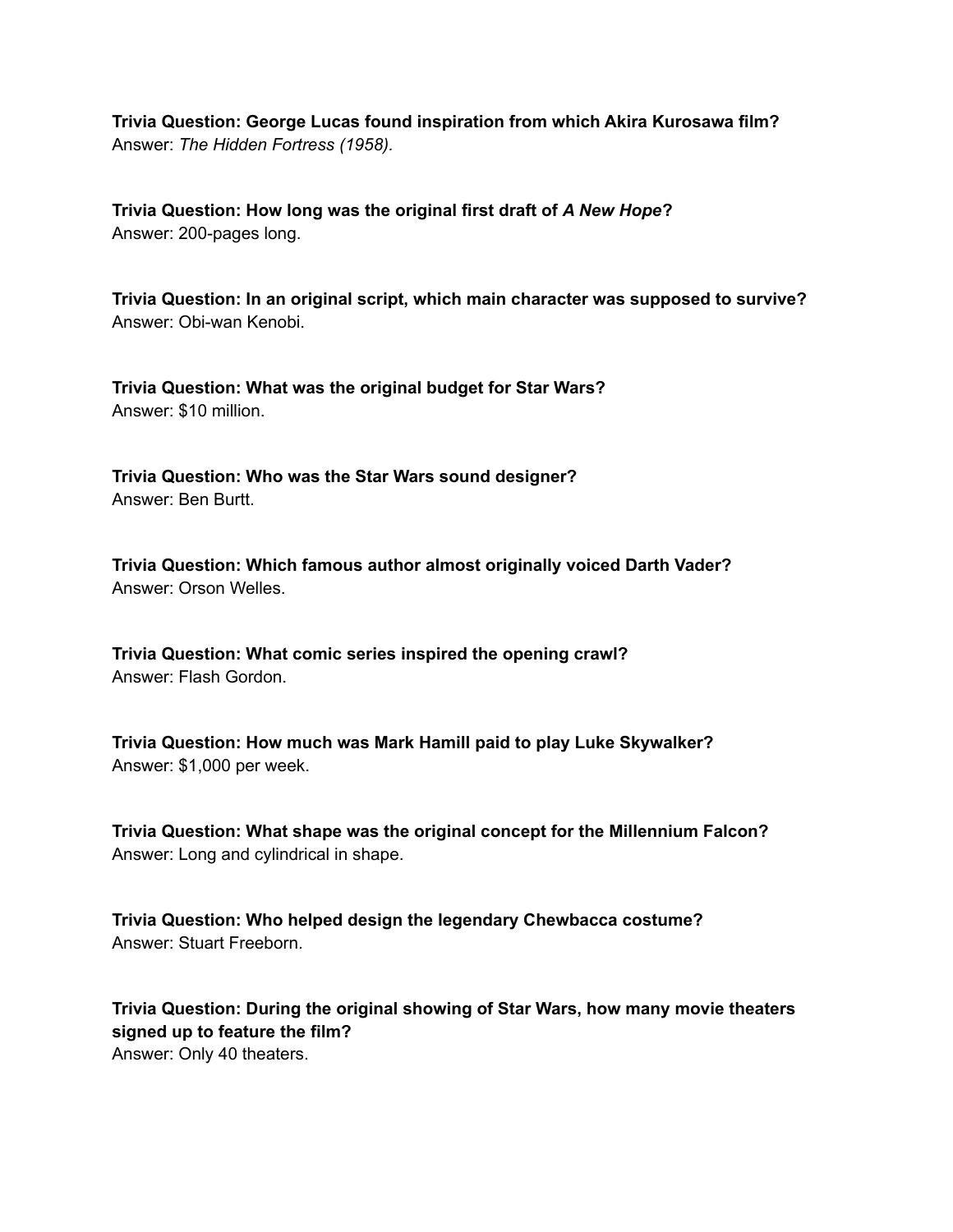**Trivia Question: Who was the original funding source for** *The Empire Strikes Back***?** Answer: George Lucas.

**Trivia Question: George Lucas was trying to hire which famous puppeteer to play Yoda?** Answer: Jim Henson.

**Trivia Question: What is Yoda's first name?** Answer: Buffy.

**Trivia Question: In real life, how much would Darth Vader's suit cost if recreated?** Answer: \$18.3 million.

**Trivia Question: Astroids in the movie were made using what vegetable?** Answer: Spray-painted potatoes.

**Trivia Question: Who was the builder of R2-D2?** Answer: Tony Dyson.

**Trivia Question: When Leia says "I love you" to Han Solo, he responds back saying what?** Answer: I know.

**Trivia Question: What was the original title of the** *Return of the Jedi***?** Answer: Return of the Jedi.

**Trivia Question: How many puppeteers did it take to operate Jabba the Hutt?** Answer: 7.

**Trivia Question: What language did R2-D2 once speak?** Answer: English.

**Trivia Question: Where was the first appearance of Boba Fett?** Answer: The Star Wars Holiday Special.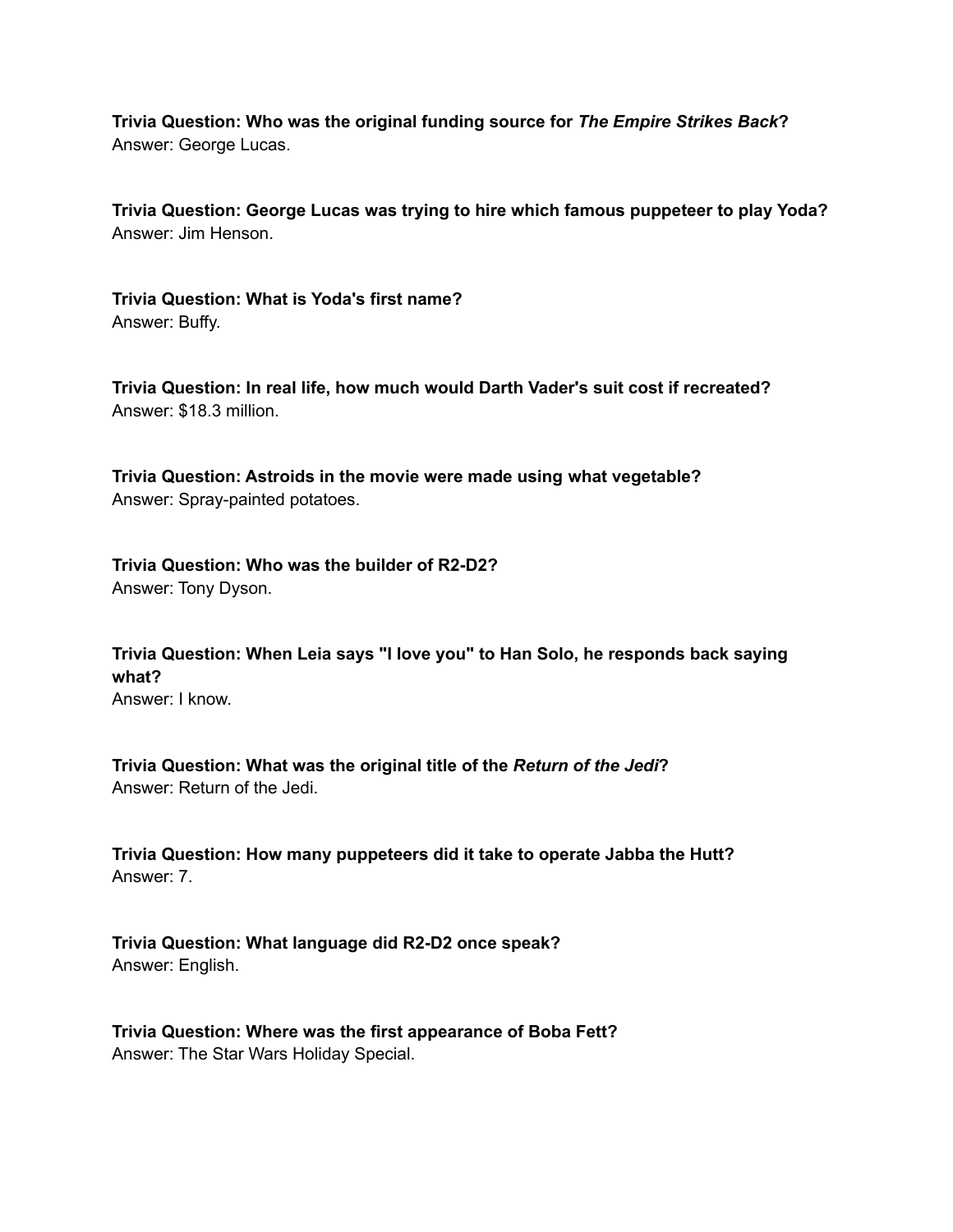**Trivia Question: Who was the voice of Yoda?** Answer: Frank Oz.

**Trivia Question: What is the most famous quite by C-3po?** Answer: I suggest a new strategy, Artoo: let the Wookie win.

**Trivia Question: What color is C-3PO's right leg?** Answer: Silver.

**Trivia Question: What is the name of the Wookie's home planet?** Answer: Kashyyvk.

**Trivia Question: In what year was a copy of Return of the Jedi stolen from a projectionist at gunpoint?**

Answer: 1983.

**Trivia Question: Qui-Gon Jinn has a communicator, in the movies it was made from what object?** Answer: A lady's razor.

**Trivia Question: What costume will you** *not* **see in stores?** Answer: Clone Trooper costumes.

# **The Empire Strikes Back Trivia Questions**

**Trivia Question: True or false, women were part of the rebel troopers in the Battle of Hoth making.** Answer: True.

**Trivia Question: What date did the shooting script change to replace practice Jedi scenes?** Answer: July 23rd, 1979.

**Trivia Question: What made the sounds of the blaster fire in the Imperial March?** Answer: Metal guy wires twanging together.